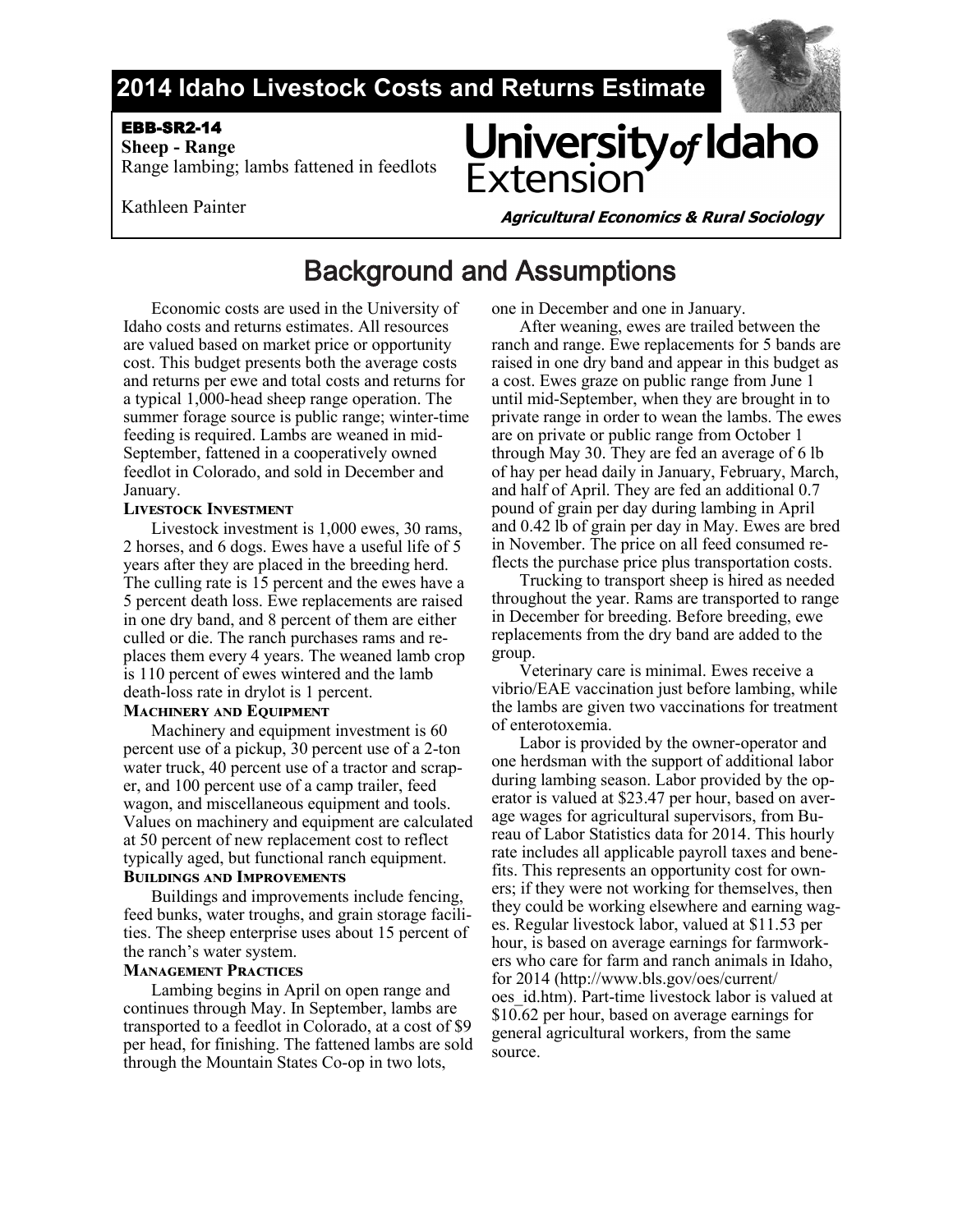#### **Table1: Sheep - Range EBB-SR2-14**

#### **April lambing on open range, with 120% lambing at marking and 110% at weaning. Lambs are transported to a feedlot in Colorado in Sept., then sold as fat lambs in Dec. & Jan.**

|                                         |                | <b>Total Number</b> |                     |                       |                    |                       |            |  |
|-----------------------------------------|----------------|---------------------|---------------------|-----------------------|--------------------|-----------------------|------------|--|
|                                         | Weight<br>Each | Unit                | of Head<br>or Units | Price or<br>Cost/Unit | <b>Total Value</b> | Value or<br>Cost/Head | Your Value |  |
| 1. Gross Receipts                       |                |                     |                     |                       |                    |                       |            |  |
| Fat lambs, first batch                  | 145.00         | lb                  | 545                 | 1.55                  | 122,488.75         | 122.49                |            |  |
| Cull ewes                               | 175.00         | Ib                  | 150                 | 0.31                  | 8137.50            | 8.14                  |            |  |
| Cull rams                               | 225.00         | lb                  | 5                   | 0.54                  | 607.50             | 0.61                  |            |  |
| Cull replacement ewes                   | 140.00         | lb                  | 16                  | 0.65                  | 1456.00            | 1.46                  |            |  |
| Wool - ewe                              | 10.00          | lb                  | 1000                | 1.54                  | 15,400.00          | 15.40                 |            |  |
| Wool - ram, fine wool                   | 12.00          | lb                  | 15                  | 2.50                  | 450.00             | 0.45                  |            |  |
| Wool - ram, meat breed                  | 8.00           | lb                  | 15                  | 0.65                  | 78.00              | 0.08                  |            |  |
| Fat lambs, second batch                 | 155.00         | Ib                  | 545                 | 1.47                  | 124,178.25         | 124.18                |            |  |
| <b>Total Receipts</b>                   |                |                     |                     |                       | \$272,796.00       | \$272.80              |            |  |
| 2. Operating Costs                      |                |                     |                     |                       |                    |                       |            |  |
| Alfalfa hay                             |                | ton                 | 329.40              | 210.00                | 69,174.00          | 69.17                 |            |  |
| Feed barley                             |                | cwt                 | 202.40              | 10.43                 | 2111.03            | 2.11                  |            |  |
| Corn                                    |                | cwt                 | 135.00              | 10.35                 | 1397.25            | 1.40                  |            |  |
| Salt and minerals                       |                | $\mathsf{lb}$       | 8040.00             | 0.15                  | 1206.00            | 1.21                  |            |  |
| Federal range                           |                | <b>AUM</b>          | 1272.90             | 1.35                  | 1718.42            | 1.72                  |            |  |
| Pasture                                 |                | <b>AUM</b>          | 887.10              | 22.00                 | 19,516.20          | 19.52                 |            |  |
| Hauling, herd                           |                | head                | 1000.00             | 5.00                  | 5000.00            | 5.00                  |            |  |
| Marketing, culls                        |                | head                | 20.00               | 1.50                  | 30.00              | 0.03                  |            |  |
| Shearing - ewe                          |                | head                | 1000.00             | 4.25                  | 4250.00            | 4.25                  |            |  |
| Shearing - ram                          |                | head                | 30.00               | 8.50                  | 255.00             | 0.26                  |            |  |
| Wool assessment                         |                | head                | 1000.00             | 1.03                  | 1030.00            | 1.03                  |            |  |
| Camp supplies                           |                | head                | 1000.00             | 5.25                  | 5250.00            | 5.25                  |            |  |
| Dog food                                |                | head                | 3675.00             | 0.40                  | 1470.00            | 1.47                  |            |  |
| Feedlot charges (\$0.85/lb gain)        |                | head                | 1090.00             | 42.50                 | 46,325.00          | 46.33                 |            |  |
| Marketing, lambs                        |                | head                | 1100.00             | 1.00                  | 1100.00            | 1.10                  |            |  |
| Hauling, lambs                          |                | head                | 1100.00             | 9.00                  | 9900.00            | 9.90                  |            |  |
| ASI checkoff                            |                | head                | 1100.00             | 1.05                  | 1155.00            | 1.16                  |            |  |
| Veterinary Medicine                     |                | \$                  | 4367.20             | 1.00                  | 4367.20            | 4.37                  |            |  |
| Machinery (fuel, lubrication, repair)   |                | \$                  | 405.33              | 1.00                  | 405.33             | 0.41                  |            |  |
| Vehicles (fuel, repair)                 |                | \$                  | 3486.30             | 1.00                  | 3486.30            | 3.49                  |            |  |
| Equipment (repair)                      |                | \$                  | 290.00              | 1.00                  | 290.00             | 0.29                  |            |  |
| Housing and Improvements (repair)       |                | \$                  | 782.50              | 1.00                  | 782.50             | 0.78                  |            |  |
| <b>Hired Labor</b>                      |                | hour                | 2920.00             | 11.33                 | 33,085.20          | 33.09                 |            |  |
| Owner Labor                             |                | hour                | 568.00              | 23.47                 | 13,330.96          | 13.33                 |            |  |
| Interest on Operating Capital           |                | \$                  | 9841.01             | 0.05                  | 467.45             | 0.47                  |            |  |
| <b>Total Operating Costs</b>            |                |                     |                     |                       | \$227,102.84       | \$227.10              |            |  |
| 3. Income Above Operating Costs         |                |                     |                     |                       | \$45,693.16        | \$45.69               |            |  |
| 4. Ownership Costs<br>Capital Recovery: |                |                     |                     |                       |                    |                       |            |  |
| <b>Purchased Livestock</b>              |                | \$                  | 10,032.89           | 1.00                  | 10,032.89          | 10.03                 |            |  |
| Housing and Improvements                |                | \$                  | 1666.28             | 1.00                  | 1666.28            | 1.67                  |            |  |
| Machinery                               |                | \$                  | 370.45              | 1.00                  | 370.45             | 0.37                  |            |  |
| Equipment                               |                | \$                  | 2135.88             | 1.00                  | 2135.88            | 2.14                  |            |  |
| Vehicles                                |                |                     | 1786.64             | 1.00                  | 1786.64            | 1.79                  |            |  |
| Interest on Retained Livestock          |                | \$                  | 136,000.00          | 0.04                  | 4930.00            | 4.93                  |            |  |
| Taxes and Insurance                     |                | \$                  | 344.23              | 1.00                  | 344.23             | 0.34                  |            |  |
| Overhead                                |                | \$                  | 5600.00             | 1.00                  | 5600.00            | 5.60                  |            |  |
| <b>Total Ownership Costs</b>            |                |                     |                     |                       | \$26,866.36        | \$26.87               |            |  |
| 5. Total Costs                          |                |                     |                     |                       | \$253,969.20       | \$253.97              |            |  |
| 6. Returns to Risk and Management       |                |                     |                     |                       | \$18,826.80        | \$18.83               |            |  |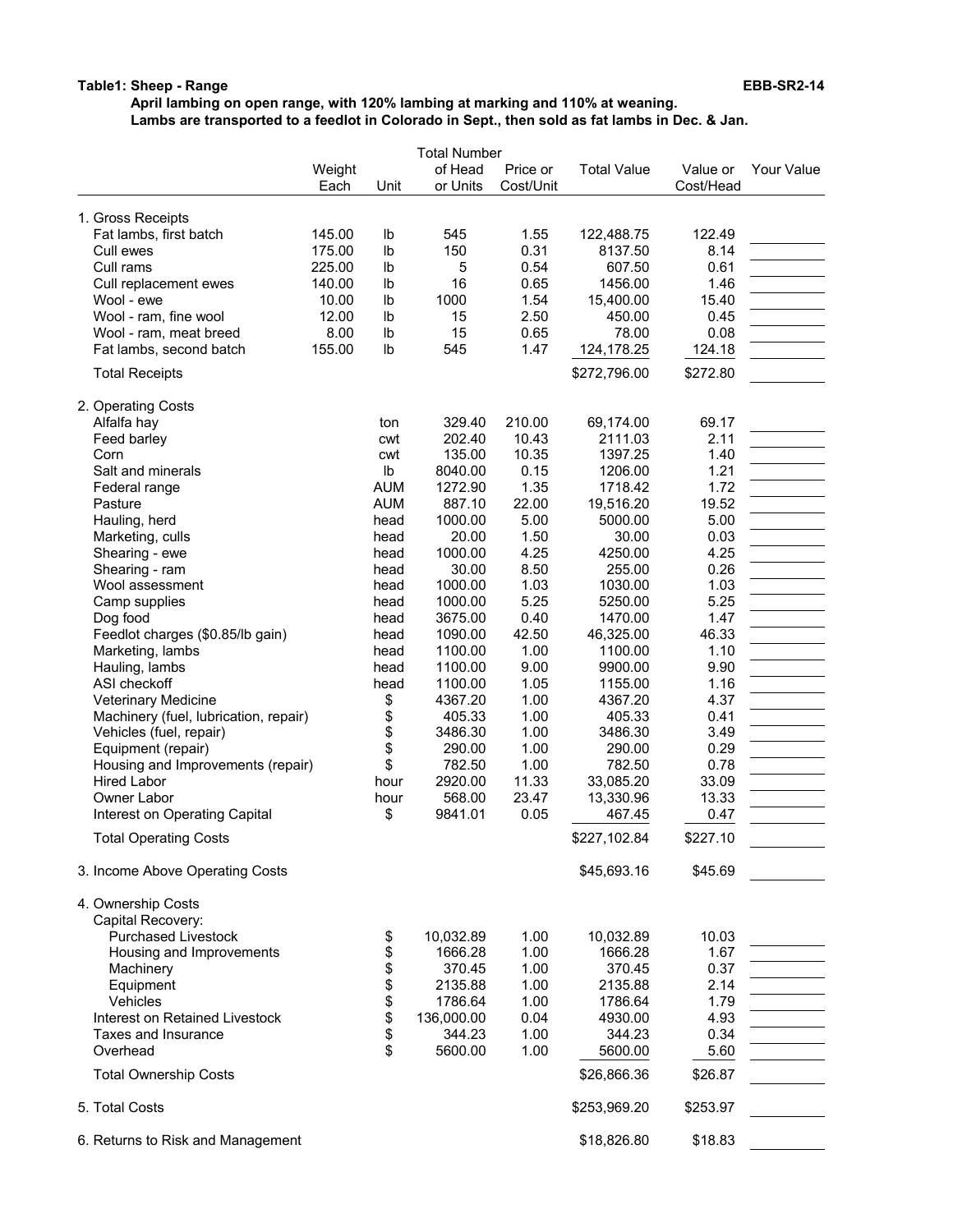| Table 2: Monthly Summary of Returns and Expenses.                                                                                                                                    |                          |                       |                       |                       |                       |                            |                            |                       |                               |                         |                          |                                           | <b>EBB-SR2-14</b>                                             |
|--------------------------------------------------------------------------------------------------------------------------------------------------------------------------------------|--------------------------|-----------------------|-----------------------|-----------------------|-----------------------|----------------------------|----------------------------|-----------------------|-------------------------------|-------------------------|--------------------------|-------------------------------------------|---------------------------------------------------------------|
|                                                                                                                                                                                      | Jul                      | Aug                   | Sep                   | Oct                   | Nov                   | Dec                        | Jan                        | Feb                   | Mar                           | Apr                     | May                      | Jun                                       | Value                                                         |
| Production:<br>Fat lambs, first batch<br>Cull ewes<br>Cull rams<br>Cull replacement ewes<br>Wool - ewe<br>Wool - ram, fine wool<br>Wool - ram, meat breed<br>Fat lambs, second batch |                          |                       |                       |                       |                       | 122489                     | 124178                     |                       |                               |                         |                          | 8138<br>608<br>1456<br>15400<br>450<br>78 | 122489<br>8138<br>608<br>1456<br>15400<br>450<br>78<br>124178 |
| <b>Total Receipts</b>                                                                                                                                                                | $\mathbf 0$              | 0                     | 0                     | 0                     | 0                     | 122489                     | 124178                     | 0                     | 0                             | 0                       | 0                        | 26129                                     | 272796                                                        |
| Operating Inputs:<br>Alfalfa hay<br>Feed barley<br>Corn                                                                                                                              |                          |                       |                       |                       |                       |                            | 19908                      | 19908                 | 19908                         | 9450<br>1314<br>869     | 797<br>528               |                                           | 69174<br>2111<br>1397                                         |
| Salt and minerals<br>Federal range<br>Pasture<br>Hauling, herd<br>Marketing, culls                                                                                                   | 101<br>181<br>1586       | 101<br>278            | 101<br>278<br>5000    | 101<br>2200           | 101<br>4532           | 101<br>139<br>2266         | 101<br>278<br>8            | 101<br>278            | 101                           | 101<br>143<br>2200      | 101<br>143<br>2200<br>23 | 101<br>4532                               | 1206<br>1718<br>19516<br>5000<br>30                           |
| Shearing - ewe<br>Shearing - ram<br>Wool assessment<br>Camp supplies                                                                                                                 | 525                      | 525                   | 1030<br>525           | 525                   | 525                   | 525                        | 158                        | 158                   | 210                           | 4250<br>255<br>525      | 525                      | 525                                       | 4250<br>255<br>1030<br>5250                                   |
| Dog food<br>Feedlot charges (\$0.85/lb gain)<br>Marketing, lambs<br>Hauling, lambs<br>ASI checkoff                                                                                   | 100                      | 100                   | 110<br>9900           | 120                   | 130                   | 140<br>23163<br>550<br>578 | 140<br>23163<br>550<br>578 | 140                   | 130                           | 130                     | 120                      | 110                                       | 1470<br>46325<br>1100<br>9900<br>1155                         |
| Veterinary Medicine<br>Machinery (Fuel, Lube, Repair)<br>Vehicles (Fuel and Repair)<br>Equipment (Repair)<br>Housing, Improvements (Repair)                                          | 34<br>290<br>24<br>65    | 34<br>290<br>24<br>65 | 34<br>290<br>24<br>65 | 34<br>290<br>24<br>65 | 34<br>290<br>24<br>65 | 34<br>292<br>24<br>65      | 34<br>290<br>24<br>65      | 34<br>290<br>24<br>65 | 4367<br>34<br>290<br>24<br>65 | 34<br>290<br>24<br>65   | 34<br>290<br>24<br>65    | 34<br>290<br>24<br>65                     | 4367<br>405<br>3486<br>290<br>783                             |
| Taxes and Insurance<br><b>Hired Labor</b>                                                                                                                                            | 2191                     | 2191                  | 2191                  | 2191                  | 2191                  | 2191                       | 344<br>3890                | 3890                  | 3040                          | 3040                    | 3040                     | 3040                                      | 344<br>33085                                                  |
| <b>Total Costs</b>                                                                                                                                                                   | 5097                     | 3608                  | 19548                 | 5550                  | 7892                  | 30067                      | 49529                      | 24888                 | 28170                         | 22691                   | 7890                     | 8721                                      | 213649                                                        |
| <b>Net Returns</b>                                                                                                                                                                   | $-5097$                  | -3608                 | $-19548$              | -5550                 | -7892                 | 92422                      | 74649                      | $-24888$              | $-28170$                      | -22691                  | -7890                    | 17408                                     | 59147                                                         |
| Table 3: Monthly Feed Requirements.                                                                                                                                                  |                          |                       |                       |                       |                       |                            |                            |                       |                               |                         |                          |                                           |                                                               |
| Feed                                                                                                                                                                                 | Units                    | Jul                   | Aug                   | Sep                   | Oct                   | Nov                        | Dec                        | Jan                   | Feb                           | Mar                     | Apr                      | May                                       | Jun                                                           |
| Alfalfa hay<br>Ewes<br>Rams<br>Horses                                                                                                                                                | ton<br>ton<br>ton        | 0<br>0<br>0           | 0<br>0<br>0           | $\mathbf 0$<br>0<br>0 | 0<br>0<br>0           | 0<br>0<br>0                | $\mathbf 0$<br>0<br>0      | 90<br>4<br>1          | 90<br>4<br>$\mathbf{1}$       | 90<br>4<br>$\mathbf{1}$ | 45<br>0<br>0             | 0<br>0<br>0                               | 0<br>0<br>0                                                   |
| Feed barley<br>Ewes<br>Corn                                                                                                                                                          | cwt                      | $\Omega$              | 0                     | 0                     | $\Omega$              | $\Omega$                   | 0                          | 0                     | 0                             | $\mathbf 0$             | 126                      | 76                                        | $\Omega$                                                      |
| Ewes<br>Salt and minerals<br>Federal range                                                                                                                                           | cwt<br>lb                | 0<br>670              | 0<br>670              | 0<br>670              | 0<br>670              | 0<br>670                   | 0<br>670                   | 0<br>670              | 0<br>670                      | 0<br>670                | 84<br>670                | 51<br>670                                 | 0<br>670                                                      |
| Ewes<br>Rams<br>Pasture                                                                                                                                                              | <b>AUM</b><br>AUM        | 130<br>4              | 200<br>6              | 200<br>6              | 0<br>$\mathbf 0$      | 0<br>$\mathbf 0$           | 100<br>3                   | 200<br>6              | 200<br>6                      | 0<br>$\mathbf 0$        | 100<br>6                 | 100<br>6                                  | 0<br>0                                                        |
| Rams<br>Ewes                                                                                                                                                                         | <b>AUM</b><br><b>AUM</b> | $\overline{2}$<br>70  | 0<br>0                | 0<br>$\mathbf 0$      | 0<br>100              | 6<br>200                   | 3<br>100                   | 0<br>$\mathbf 0$      | 0<br>0                        | 0<br>$\mathbf 0$        | 0<br>100                 | 0<br>100                                  | 6<br>200                                                      |